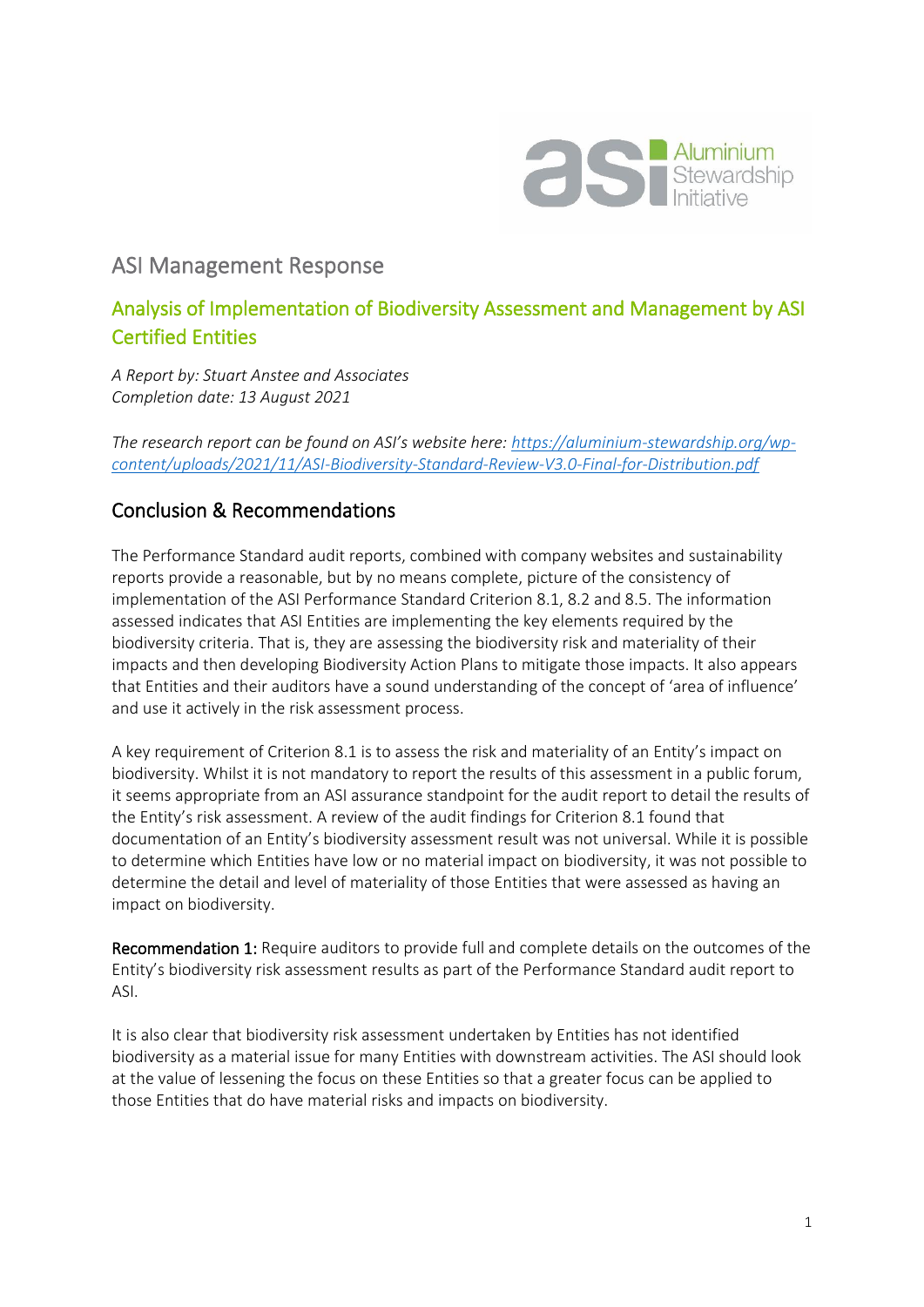Recommendation 2: Consider implementing a process whereby Entities that have been shown to have no material impact on biodiversity as part of Criterion 8.1 be given an exemption for the other criteria in Principle 8 of the Performance Standard.

While the information available in the audit summaries and public reports and websites provided a high-level understanding of the Standards implementation, it is not able to resolve how well elements such as biodiversity target setting, and the use of the mitigation hierarchy are being used by the Entities. ASI should determine if there is a need for auditors to provide more detail in their reports on elements such as target setting and the use of the mitigation hierarchy. This will enable ASI to gain a clearer understanding as to how these elements are being used by Entities to manage biodiversity risks and impact in a way that is consistent with principle 8 of the Performance Standard.

Recommendation 3: Require auditors to provide full and complete details on biodiversity target setting and the use of the mitigation hierarchy as part of the performance standard audit report to ASI.

The review found that the communication of biodiversity outcomes through public websites and reports is limited. In addition, there appears to be a level of confusion at both the Entity and auditor level on what constitutes a biodiversity outcome. The ASI should consider clarifying its definition of biodiversity outcome. Specifically, it should consider if there is a need to differentiate between a process outcome and a performance outcome and what the preferred outcome is when working to achieve compliance with Criterion 8.2c.

Recommendation 4: The ASI should develop and provide a clear and unambiguous definition of the term biodiversity outcome to improve clarity on what constitutes conformance with criterion 8.2c

## ASI Management Response

This study provides very useful insights into the consistency of implementation of Principle 8 (Biodiversity), and in particular criterion 8.1, 8.2 and 8.5, across its certified Entities. Principle 8 addresses specific topics such as biodiversity assessment, biodiversity management, alien species, "No Go" and rehabilitation. Where possible, the research analysed, by location and supply chain activity, the quality of the implementation of these criteria.

The Secretariat welcomes the recommendations from this evaluation, and they directly informed the ASI Standards Revision 2020-2022 and ASI Performance Standard Principle 8 – Biodiversity. The second draft documents went out for public consultation in January 2022. The report findings have also been discussed with the ASI Standards Committee during their 20 October 2021 meeting: [https://aluminium-stewardship.org/wp](https://aluminium-stewardship.org/wp-content/uploads/2021/12/ASI-SC-Teleconference-Minutes-20Oct21.pdf)[content/uploads/2021/12/ASI-SC-Teleconference-Minutes-20Oct21.pdf](https://aluminium-stewardship.org/wp-content/uploads/2021/12/ASI-SC-Teleconference-Minutes-20Oct21.pdf)

In regards to the specific recommendations:

Recommendation 1: The Secretariat has made the decision that this recommendation was too specific to incorporate into the Assurance Manual and would be better incorporated on an 'as required' basis in the pre-audit assessments that ASI is now doing for the audit plan and when providing feedback to the auditor (also see recommendation 4).